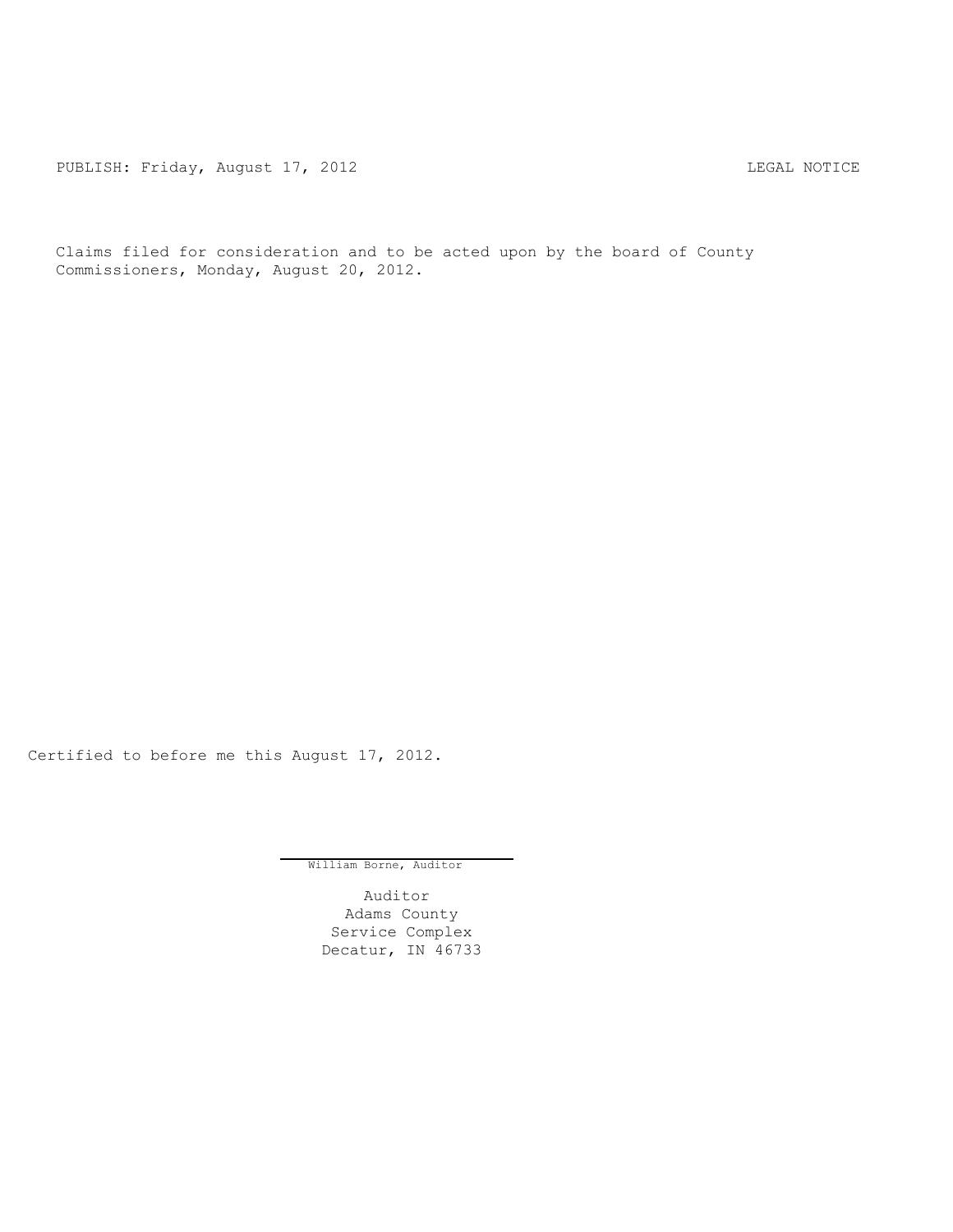

## **Claims Docket for Newspaper Adams County, Indiana**

## For Period: **7/10/2012** to **7/30/2012**

Date Claims to be Paid: **8/20/2012**

*313 W. Jefferson St. Decatur, IN 46733 (219) 724-2600*

| Vendor                           | <b>Amount</b> | <b>Vendor</b>                        | <b>Amount</b> |
|----------------------------------|---------------|--------------------------------------|---------------|
| <b>Adams County Economic Dev</b> | 6,543.00      | Adams Memorial Hospital              | 31,453.36     |
| <b>Adams County Solid Waste</b>  | 15.75         | <b>Adams County Treasurer</b>        | 15,352.00     |
| Indiana Michigan Power           | 12,629.19     | Arnold Lumber Co., Inc.              | 5.31          |
| Baker And Sons Plumbing &        | 1,024.25      | Beam, Longest, And Neff              | 19,555.63     |
| Berne Ready Mix                  | 1,427.98      | <b>Berne Police Department</b>       | 192.00        |
| Berne Tri-Weekly News            | 56.00         | Hoosier Blue Flame                   | 76.00         |
| Brateman's                       | 6,415.37      | Butler, Fairman, & Seufer            | 13,038.00     |
| Bowers, Charles                  | 2,333.33      | Chet's Pest Control                  | 90.00         |
| Cintas Location #338             | 98.38         | City Of Decatur                      | 5,078.43      |
| Decatur True Value               | 153.90        | Complete Printing Service            | 65.90         |
| Weber, Daniel                    | 20.00         | Decatur Daily Democrat               | 175.94        |
| Decatur Postmaster               | 503.00        | Douglas L. Bauman                    | 172.50        |
| Kiess, Duane A.                  | 100.00        | Erie Haven                           | 1,317.01      |
| Everett Refrigeration & E        | 92.03         | Gordon Food Service                  | 3,117.12      |
| H M L, Inc.                      | 65.00         | <b>Heller Nursery</b>                | 72.00         |
| Imaging Office Systems, I        | 1,736.40      | Indiana Assessor's Associ            | 517.01        |
| Indiana Stamp Company            | 19.42         | <b>Innovative Concepts</b>           | 13,658.60     |
| J & K Communications             | 12,276.09     | Smith, Jan                           | 20.00         |
| Janitors Supply Company          | 20.80         | Spaulding, Joe                       | 70.40         |
| K-Mart                           | 381.28        | Kiess Electric                       | 1,842.69      |
| Gresla, Mark S. Md               | 420.25        | Meshberger Brothers Stone            | 64,052.50     |
| Minds Eye Graphics               | 325.89        | Ogg, Neil                            | 105.70        |
| Nipsco                           | 1,196.41      | Portland Motor Parts, Inc            | 396.71        |
| Smitley, Ronnie L.               | 100.00        | Roto-Rooter                          | 220.00        |
| Shell Fleet Plus                 | 34.65         | Sherwin-Williams                     | 54.69         |
| <b>Shifferly Dodge</b>           | 365.10        | Stone-Street Quarries                | 189.72        |
| Print Shop                       | 1,487.94      | Sheets, Thomas Wade                  | 25.00         |
| Tractor Supply Credit Plan       | 15.48         | Tri-State First Aid                  | 34.00         |
| Victoria Ellis                   | 20.00         | Wal-Mart / GEMB                      | 259.87        |
| West Payment Center              | 420.95        | Witham Toxicology Laboratory         | 1,119.00      |
| Zwick And Jahn Funeral Ho        | 2,000.00      | Napa Auto Parts                      | 149.98        |
| Christopher E. Harvey            | 106.60        | Swiss City Veterinary                | 269.50        |
| CenturyLink                      | 4.43          | Teeple, Gary                         | 20.00         |
| Imi Irving Material, Inc.        | 13,207.94     | Adams County Automotive Supply, Inc. | 90.77         |
| Paul Norr                        | 50.00         | Tom Magnan                           | 62.83         |
| Jay County REMC                  | 82.70         | Rekeweg, Shane                       | 20.00         |
| <b>Hobart Sales And Service</b>  | 1,339.68      | Day Timers, Inc.                     | 175.94        |
| <b>Association Of Prosecutin</b> | 750.00        | Logans Stump Removal                 | 262.87        |
| <b>B</b> Secure Alarm Systems    | 95.52         | Hi-Way Service, Inc.                 | 138.13        |
| Don Myers Plumbing               | 367.65        | Jackson Oil & Solvents, I            | 475.75        |
| <b>Bob's Locksmith Shop</b>      | 45.50         | Northern District Clerks A           | 60.00         |
| <b>Richard Clutter</b>           | 20.00         | Chad W. Sprunger                     | 1,395.65      |
| Rex Marbach                      | 53.00         | McIntire Heating                     | 520.00        |
| Tom Magnan/Special Needs         | 909.61        | Kristina Buckner                     | 21.12         |
| Indiana Dept. Of Workforc        | 2,397.26      | Sherry Laboratories Indiana, LLC     | 120.00        |
| Motorola                         | 5,695.26      | Alberta Beitler                      | 600.00        |
| Benicomp, Inc                    | 254,006.13    | Adams County Recorder                | 43.00         |
| Jennifer Gonzalez                | 3.96          | Harvest Land Co-op                   | 5,393.51      |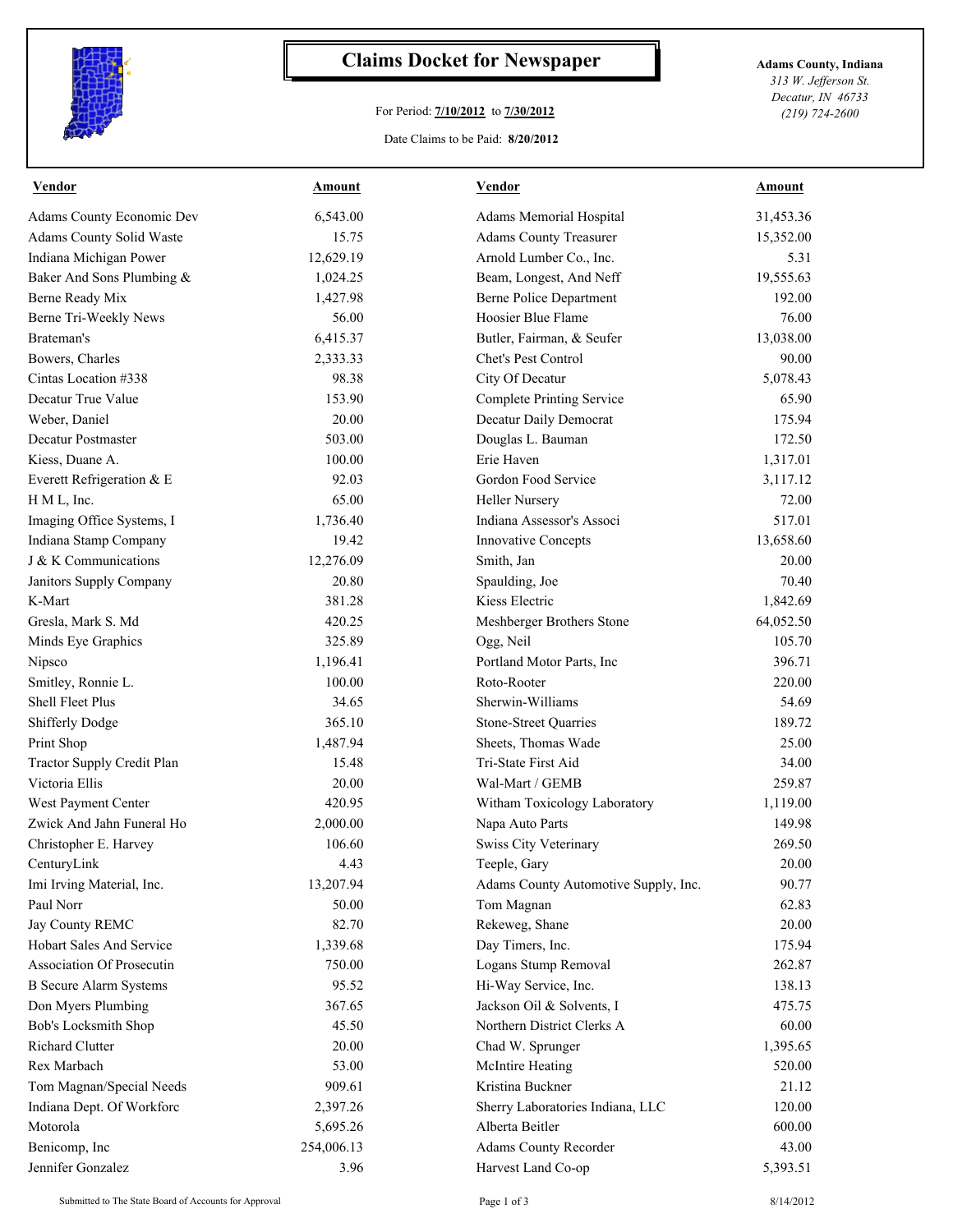| Wal-Mart                      | 30.13      | Advanced Imaging Solutions, Inc.   | 34.65      |
|-------------------------------|------------|------------------------------------|------------|
| Impac                         | 730.00     | Treasurer, State of Indiana        | 3,033.00   |
| Leslie W. Marckel             | 20.00      | <b>ERS Wireless Communications</b> | 669.93     |
| VoMac Trucks Sales & Service  | 15.96      | Michael G. Werling                 | 345.00     |
| Kim A. Fruechte               | 20.00      | Kelly Werich                       | 52.80      |
| Troyer's                      | 2,122.92   | Edwin Ford                         | 20.00      |
| Randy Colclasure              | 50.00      | S & S Worldwide, Inc.              | 64.71      |
| <b>Stanley Steemer</b>        | 475.00     | McAfee's Communications, Inc.      | 2,920.00   |
| McKesson Medical - Surgical   | 207.41     | <b>Uricks Trucking</b>             | 1,023.00   |
| Tracy Heltz Noetzel           | 74.50      | Kari Burkholder                    | 102.96     |
| Bi-County Services, Inc       | 3,276.00   | Louise M Busse                     | 20.00      |
| Joseph M. Johnson, III        | 374.09     | Kevin Burkhalter                   | 50.00      |
| Alpine Falls, Inc.            | 68.39      | William Borne                      | 191.32     |
| Dell Marketing                | 283.98     | Daniel J. Michaels                 | 20.00      |
| Henry R. Mayer                | 20.00      | PC Mall-Gov                        | 2,168.54   |
| Verizon Wireless              | 3,196.30   | Custom Car Care                    | 19,084.00  |
| <b>Stationair's Express</b>   | 716.58     | Landon Patterson                   | 332.29     |
| Karla Marbach                 | 7.04       | ReusserDesign                      | 75.00      |
| Elmer M. Wickey               | 142.00     | Schwartz Blacksmith, LLC           | 7.50       |
| Tricia Gonzalez               | 18.47      | Cochran Distributing               | 75.00      |
| Microvote General Corporation | 3,199.43   | <b>First National Bank</b>         | 381.30     |
| Nussbaum Mechanical, LLC      | 1,314.40   | Gregory A. Cook                    | 20.00      |
| LBH Chemical & Industrial     | 1,114.69   | Fort Wayne Medical Laboratory      | 24.00      |
| Carrie Freeman                | 9.30       | Richard F. Thompson                | 58.96      |
| RICOH USA, INC.               | 163.24     | Decatur Ace Hardware               | 266.31     |
| WM Imaging Solutions, Inc.    | 30.00      | Kevin McIntosh                     | 20.00      |
| Russell E Cook                | 20.00      | Adams Memorial Hospital            | 72.65      |
| Mark R. Mitchel               | 7.00       | Dave Delong General Carpentry      | 55.00      |
| Marjorie Azzara-Lister        | 29.04      | Fort Wayne Spring Service          | 51.26      |
| Teresa Thieme                 | 20.00      | O'Reilly Auto Parts                | 84.53      |
| Scottsdale Insurance Company  | 1,307.59   | Amcom Software, Inc.               | 8,202.00   |
| Centurylink Communications    | 355.88     | Global GOV/ED Solutions Inc.       | 734.52     |
| Anna Steiner                  | 50.00      | Paperless Business Solutions, LLC  | 250.00     |
| Tom Magnan-Cans for CoPays    | 26.69      | Central Customer Charges           | 735.63     |
| Kristy N Stuckey              | 246.44     | Eastern Alliance Insurance Company | 7,734.54   |
| Courtesy Ford                 | 22.95      | Ebberts Seed and Chemical          | 182.50     |
| Mark Chaffins                 | 20.00      | Jutte Excavating, Inc.             | 119,065.87 |
| JSO Technology, LLC           | 4,620.00   | Indigital Telecom                  | 4,311.88   |
| Dash Medical Gloves           | 29.96      | Star Insurance Agency              | 151,083.00 |
| Spanicus, LLC                 | 358.84     | Asphalt Material, Inc.             | 241,516.18 |
| 5 Points Transmission         | 18.00      | Derek C. Augsburger                | 20.00      |
| Decatur Computer Repair       | 50.00      | Mediacom, LLC                      | 79.95      |
| Schenkel Shultz Architecture  | 960.00     | Coplin Piano Service               | 225.00     |
| <b>Steve Shaffer</b>          | 100.00     | John D. Patch                      | 20.00      |
| John Deere Financial          | 1,022.99   | USI, Consultants, Inc.             | 6,900.00   |
| Logan Isch                    | 28.39      | On-Duty Depot                      | 1,399.85   |
| Mary Nilsen                   | 100.00     | Indiana Fire Chief's Association   | 2,615.00   |
| John A. Crider                | 20.00      | Commission on Public Records       | 37.90      |
| Lee Restoration Ltd           | 182,500.00 | Eldon's Engine Repair              | 85.00      |
| CenturyLink                   | 250.68     | John Clark V                       | 100.00     |
| Eric Daniel Braun             | 20.00      | Katie E. Arthur                    | 3,055.55   |
| D. Luginbill Excavating & Tr. | 5,030.00   | Indiana Bureau of Motor Vehicles   | 15.00      |
| <b>Betty Liechty</b>          | 100.00     | Nina Shuler                        | 5.94       |
| Voss Funeral Service          | 100.00     | Cora Fennig % Joel Fennig          | 600.00     |
| Aileen Franz                  | 100.00     | Lori Workinger                     | 100.00     |
| Arlene Steffen                | 100.00     | Jeannine Starks                    | 600.00     |
| Mike Cloud                    | 4.21       | Molly's Place Restaurant           | 150.00     |